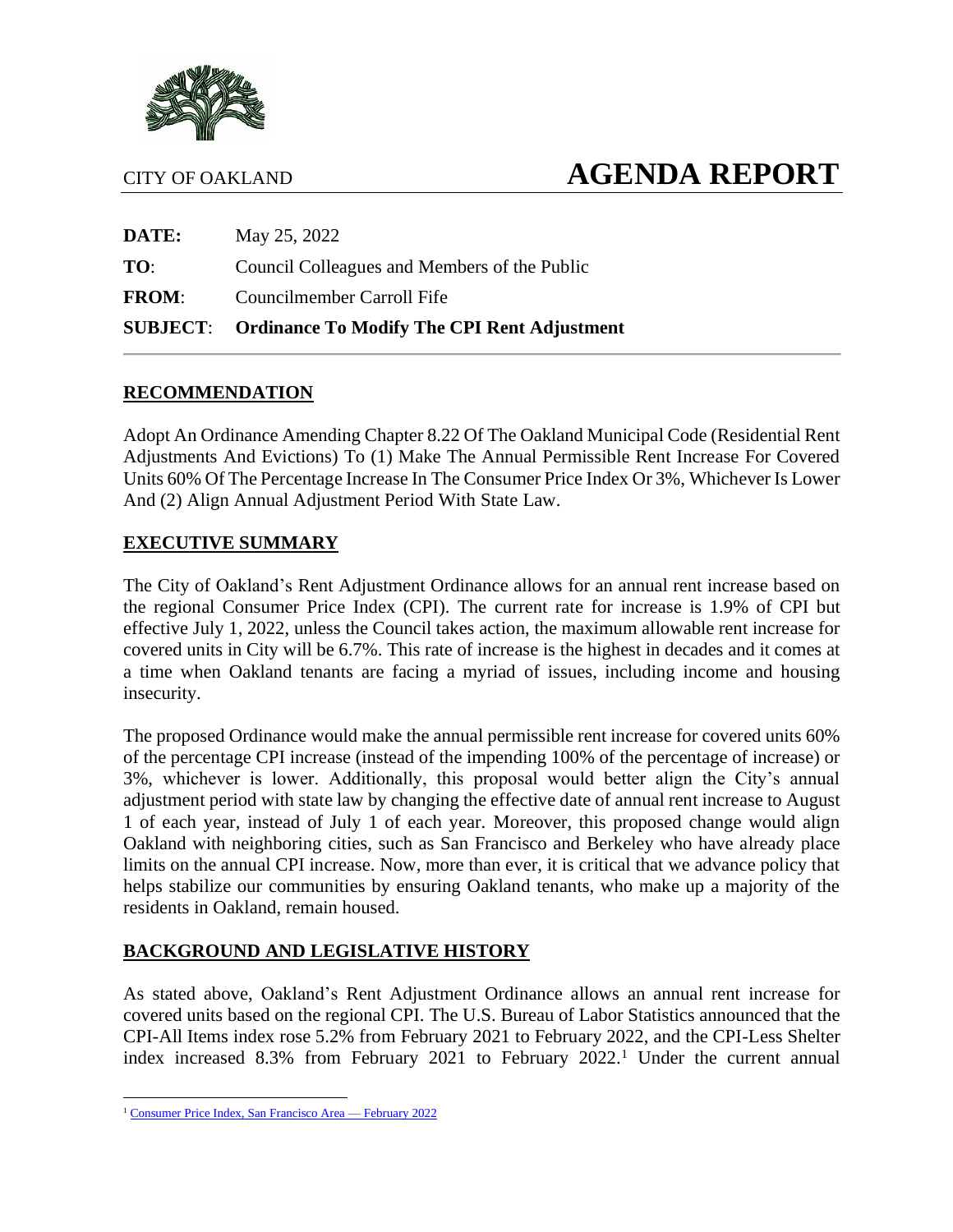adjustment formula, based on these inflationary numbers, Oakland tenants are facing a 6.7% rent increase starting on July 1, the highest in decades. From March 1, 1995 to June 30, 2002 the annual rate for rent increase in the City was 3%. In the years that followed, the highest rate for rent increase was 3.6% in 2003. The following table shows the City's annual CPI rate for rent increase starting with the current rate.

| Year         | <b>Rate of Increase</b> |
|--------------|-------------------------|
| July 1, 2021 | 1.9% (current CPI)      |
| July 1, 2020 | 2.7%                    |
| July 1, 2019 | 3.5%                    |
| July 1, 2018 | 3.4%                    |
| July 1, 2017 | 2.3%                    |
| July 1, 2016 | 2.0%                    |
| July 1, 2015 | 1.7%                    |
| July 1, 2014 | 1.9%                    |
| July 1, 2013 | 2.1%                    |
| July 1, 2012 | 3.0%                    |
| July 1, 2011 | 2.0%                    |
| July 1, 2010 | 2.7%                    |
| July 1, 2009 | 0.7%                    |
| July 1, 2008 | 3.2%                    |
| July 1, 2007 | 3.3%                    |
| May 1, 2006  | 3.3%                    |
| May 1, 2005  | 1.9%                    |
| May 1, 2004  | 0.7%                    |
| May 1, 2003  | 3.6%                    |
| July 1, 2002 | 0.6%                    |

*Table 1: CPI Rate Rent Increase For The Years 2002- 2021<sup>2</sup>*

# *Covered Units*

Pursuant to Oakland's Rent Adjustment Ordinance annual allowable increases apply to "covered units". Generally, residential rental buildings with two or more units constructed before 1983 are covered units.

Units not covered under the Rent Adjustment Program include:

- Newly constructed dwelling units (after January 1,1983)
- Dwelling Units whose rents are controlled, regulated (other than by City of Oakland's Rent Adjustment Ordinance), or subsidized by any governmental unit, agency or authority.
- Dwelling units in a nonprofit cooperative, owned, occupied, and controlled by a majority of the residents.
- Single-family homes and condominiums

### *State and Council Action on Rent Increase*

In 2019, the California State Legislature adopted the Tenant Protection Act that enacted a statewide cap on rent increases to 5% plus the rate of inflation. To conform with state law, in July 2020, the Oakland City Council adopted an ordinance amending the Rent Adjustment

<sup>&</sup>lt;sup>2</sup> <https://www.oaklandca.gov/resources/learn-more-about-allowable-rent-increases>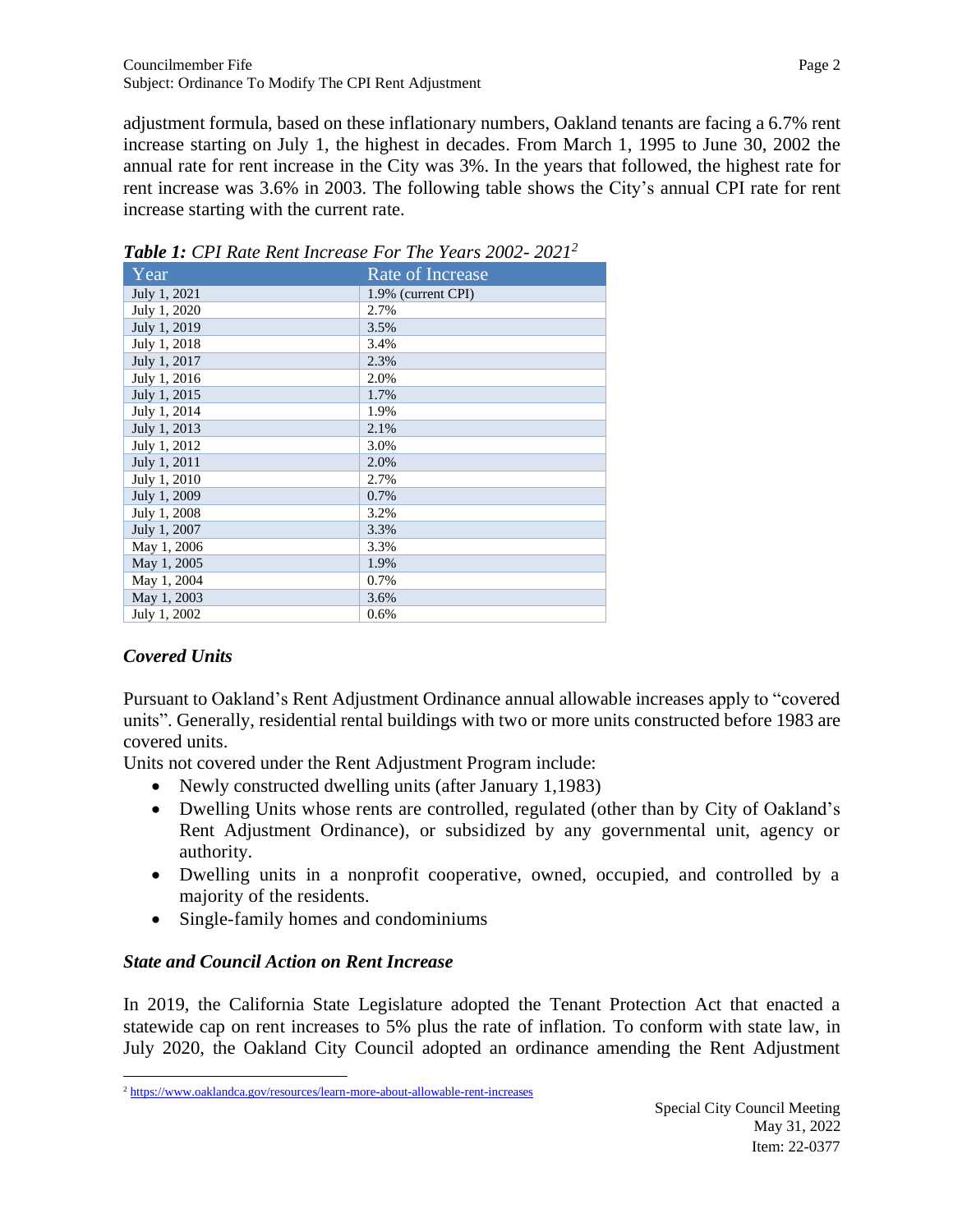Ordinance to change the maximum rent increase in any one year to 5% plus the Consumer Price Index change or 10%, whichever is lower.<sup>3</sup> This cap applies to all increases in a 12-month period, including CPI, banking, and capital improvement, except for a fair return increase.<sup>4</sup>

In August 2020, the state legislature enacted Assembly Bill 3088 that amended the Tenant Protection Act of 2019 to change the effective date of annual rent increase limits to August 1 of each year. The City's current annual rent adjustment period from July 1 to June 30 creates two rent increase periods each year, one from July 1 to July 31 under new local CPI Adjustment and old state law cap, and a second period from August 1 to June 30 once the state law cap is updated for inflation.

# **POLICY ANALYSIS**

The City's current formula to calculate the CPI rent adjustment is based on an average of All Items and the CPI—Less shelter for the twelve (12) month period starting on March 1 of each calendar year and ending on the last day of February of the following calendar year calculated to the nearest one tenth of one percent. Oakland is the only rent control jurisdiction that uses the average of these indexes. If adopted, the new calculation would be based on CPI-All Items alone and would bring Oakland's choice of CPI index in line with other rent control jurisdictions as well as the Tenant Protection Act. Beginning on August 1, 2022, the CPI Rent Adjustment would be 60% of the percentage increase in the CPI–All Items published for April of that calendar year from April of the immediately preceding calendar year calculated to the nearest one tenth of one percent, or three percent (3%), whichever is lower.

The April 2021 to April 2022 change in CPI-All Items for the San Francisco-Oakland-Hayward area was 5%.<sup>5</sup> Based on the proposed new formula, the CPI rent increase from August 1, 2022 to July 31, 2023 would be 3% (60% of 5% comes out to a 3% increase). Furthermore, under this proposal, Oakland's CPI rent adjustment would take place in August at the same time as the Tenant Protection Act under state law. Aligning the City's annual rent adjustment period with state law would reduce confusion and allow the Rent Adjustment Program to present a single set of allowable increases in a twelve-month period. With this proposed change, the City would maintain the 1.9% rate of increase until the new effective date for the annual rent increase (August 1) is implemented. Therefore, any CPI increase effective between July 1 and July 30, 2022 that exceeds 1.9%, shall be void and unenforceable. Table 2 shows the allowable rent increase that would take effect upon approval of this legislation.

| <b>Adjustment Dates</b>       | <b>CPI</b> Increase           |
|-------------------------------|-------------------------------|
| July 1, 2022 - July 30, 2022  | 1.9%                          |
| August 1, 2022- July 31, 2023 | 3%                            |
| Annually, August 1 - July 31  | The Lower of 60% of CPI or 3% |

*Table 2: Allowable Rent Increase Under The Proposed Formula* 

<sup>4</sup> Under the City Council's emergency eviction moratorium ordinance, rent increases may not exceed the allowable CPI increase during the local emergency due to COVID-19.

[Tenant Protection, Just Cause, & Rent Ordinance Amendments](https://oakland.legistar.com/LegislationDetail.aspx?ID=4337091&GUID=523AAAB9-E81F-4282-A5FA-962785507B4A&Options=&Search)

<sup>&</sup>lt;sup>5</sup> [https://www.bls.gov/regions/west/news-release/consumerpriceindex\\_sanfrancisco.htm](https://www.bls.gov/regions/west/news-release/consumerpriceindex_sanfrancisco.htm)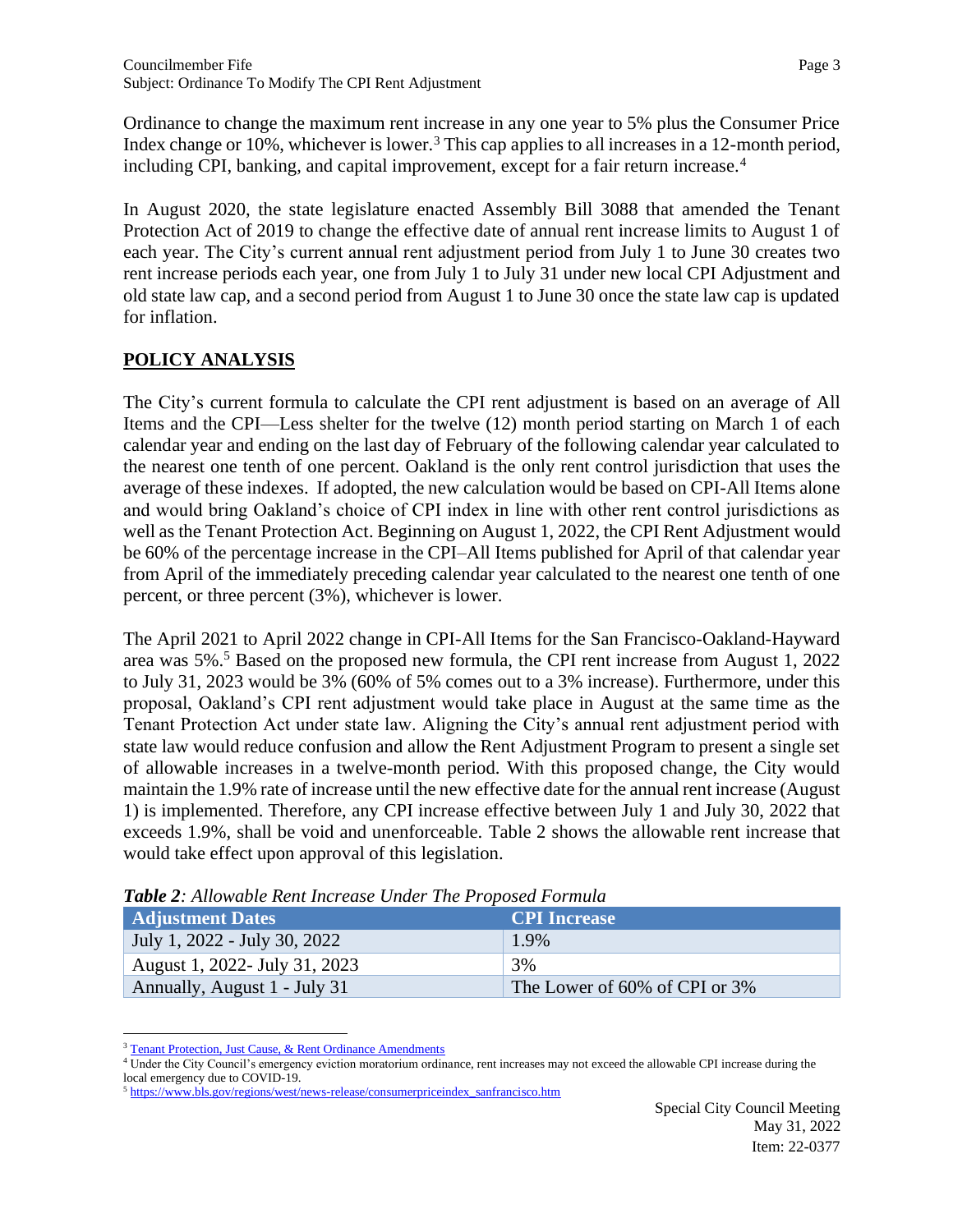This proposed change would also put the City of Oakland in line with neighboring cities. Currently, San Francisco limits their annual CPI increase to 60 percent of the change in CPI<sup>6</sup> and Berkeley limits their Annual General Adjustment to 65 percent of the change in CPI.<sup>7</sup>

The cost of shelter accounts for nearly a third of the Consumer Price Index, the largest component of the index. A report published by the Federal Reserve Bank of San Francisco assessing the relationship between the cost of housing and inflation finds that rising rents account for a significant portion of the inflation we are experiencing.<sup>8</sup> This system creates a vicious cycle in which a rise in rents drives up inflation and those inflationary numbers can then be used to further increase rents. Rent burdened tenant, who are already paying an exorbitant amount for gas, food, and other expenses are in no position to contribute even more of their income towards housing costs. While the City has placed a 10% cap for allowable rent increase, as adopted in Ordinance No. 13608, this is not a limit that most residents can afford to reach. Furthermore, placing a 3% cap is necessary because even if the City sets the allowable increase to 60% of the change in CPI, if inflation keeps going up, tenants may still face major hikes.

The impact of the COVID-19 pandemic on low-income renters cannot be overstated and thousands of residents struggling to pay rent have yet to receive State Emergency Rental Assistance Program funding (ERAP) support, despite applying. Setting the CPI Rent Adjustment to 60% of the change in the CPI or 3% appropriately balances protecting renters from large rent increases and providing owners a fair return. Owners' operating expenses do not necessarily increase from year to year at the rate of inflation, however many Oaklanders cannot afford a historic rent increase at a time when most are living on limited income and most residents' wages have not gone up to match the rate of inflation. As reflected in Table 1, the average for the allowable rent increase for covered units from 2002-2021 is close to 2.4%, the highest increase being 3.6%. The impending increase of 6.7% is unprecedented and requires immediate action.

### **COORDINATION/COMMUNITY SUPPORT**

This legislation was crafted in collaboration with the City Attorney's Office. Additionally, the relevant City staff, including those in the Rent Adjustment Program, were consulted and have reviewed the legislation.

The proposed change is supported by many tenants and community organizations, many of whom have been emailing the City Council directly over the past several weeks and have spoken during public meetings stating that the potential 6.7% increase is too steep and would result in Oakland residents being displaced.

# **RACE AND EQUITY CONSIDERATIONS**

The impending rent increase for covered units in our City is not equitable. A majority of Oakland

[Annual Allowable Rent Increase \(sfrb.org\)](https://sfrb.org/fact-sheet-7-annual-allowable-rent-increases-and-banked-rent-increases#:~:text=A%20landlord%20may%20increase%20the,Consumers%20in%20the%20Bay%20Area)

<sup>7</sup> [Berkeley Annual General Adjustment \(rentboard.berkeleyca.gov\)](https://rentboard.berkeleyca.gov/rights-responsibilities/rent-levels/annual-general-adjustment) 

<sup>&</sup>lt;sup>8</sup> [Will Rising Rents Push Up Future Inflation?](https://www.frbsf.org/economic-research/publications/economic-letter/2022/february/will-rising-rents-push-up-future-inflation/?amp)